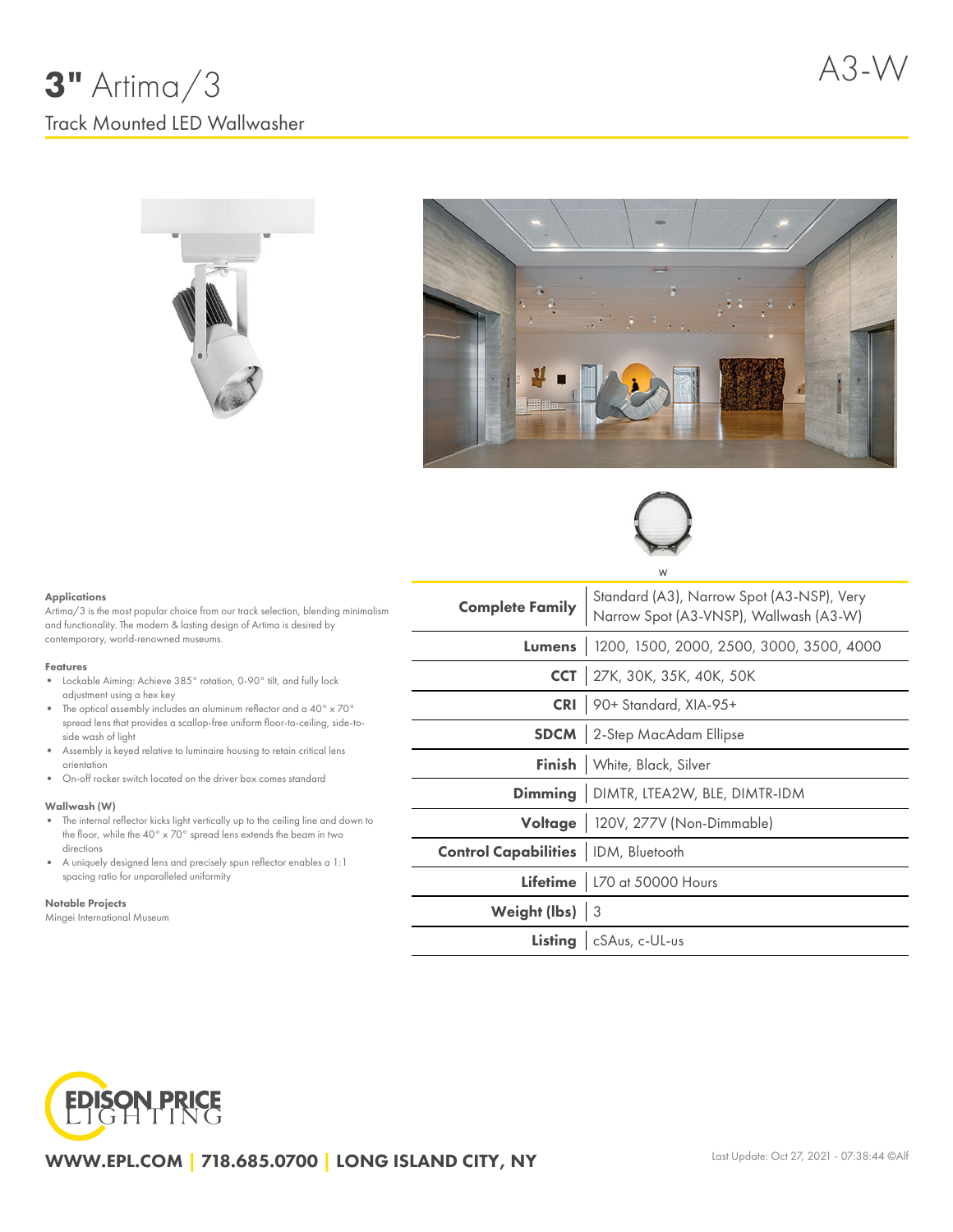# **3"** Artima $/3$

# Track Mounted LED Wallwasher

| EXAMPLE: A3-W-1200L-27K-90-DIMTR-120V-WH |                                                                                |                                                                                             |                  |                                                                                                                          |                                              |                |                                                               |  |  |
|------------------------------------------|--------------------------------------------------------------------------------|---------------------------------------------------------------------------------------------|------------------|--------------------------------------------------------------------------------------------------------------------------|----------------------------------------------|----------------|---------------------------------------------------------------|--|--|
|                                          | Series Lumens                                                                  | CCT                                                                                         | CRI              | Driver                                                                                                                   | Voltage                                      | Finish         | <b>Optical Accessories</b>                                    |  |  |
|                                          | A3-W 1200L<br>1500L<br><b>2000L</b><br><b>2500L</b><br>3000L<br>3500L<br>4000L | 27K<br><b>30K</b><br>35K<br>40K<br><b>50K</b><br>(50K Is Not<br>Compatible<br>with XIA-95+) | $90+$<br>XIA-95+ | <b>DIMTR</b><br>LTEA2W<br><b>NON-DIM</b><br><b>BLE</b><br><b>DIMTR-IDM</b><br>(Integral Rotary<br><b>Dimming Module)</b> | <b>120V</b><br><b>277V</b><br>(Non-Dim Only) | WН<br>BK<br>SI | ۰<br><b>OA-A3-W-SL40X70</b><br>OA-A3-W-LRS67<br>OA-A3-W-LRS50 |  |  |

## Note: All extra optical accessories, aperture assemblies, and optics can be ordered separately. Check EPL [Website](https://www.epl.com/) for ordering nomenclature.

#### Interchangeable Optical Accessories

Assembly accepts up to 1 optical accessory to effortlessly alter the visual effect in the field.

#### Track Adaptor – Fully Concealed, Durable Locking

- Stainless steel clips lock fixture into our specially designed track systems. Two 'click' sounds indicate the fixture is secured into the track system
- Clips bite into aluminum, giving extremely durable ground connection
- Edison Price Lighting track systems are designed to completely conceal the adaptor for a clean profile
- Adaptors are shipped standard with all track fixtures. A Eutrac track adaptor can be used for mounting to Eutrac; 0-10V and DALI compatibility available. Contact factory for details

#### Seamless Installation

Fixtures may be configured to mount to any Edison Price Lighting recessed, suspended, surface-mounted track systems: [Sightline,](https://epl.com/sightline/) [Highline](https://epl.com/highline/), [Upline](https://epl.com/upline/), [Autobus,](https://epl.com/autobus/) [Eutrac,](https://eutrac.de/product/2surface-track-bus/?lang=en) and [Unicep.](https://epl.com/unicep/)

#### Anodized Construction

Heatsink is fabricated from extruded aluminum then undergoes a meticulous anodization process for a permanent and beautiful finish – increasing corrosion and heat resistance for long-lasting durability.

#### Carefully Applied, Low-VOC Finish

All Edison Price Lighting track fixtures are painted standard with low-VOC water-based paint – diminishing the release of toxic fumes – enhancing air quality and occupant health (unlike solvent-based paint).

#### Optical Accessories

- OA-A3-W-SL40X70 (40° x 70° Spread Lens) Delivers a rectangular beam recommended for illuminating wider artwork
- OA-A3-W-LRS67 (67% Light Reduction Screen) Reduces light by 67%, emitting 33% of total light; alternative to dimming
- OA-A3-W-LRS50 (50% Light Reduction Screen) Reduces light by 50%, emitting 50% of total light; alternative to dimming
- OA-A3-W-DBL (Daylight Blue) Simulates daylight; ideal for museums, residential, & commercial
- OA-A3-W-PK (Surprise Pink) Complements skin tones; perfect for hospitality applications
- OA-A3-W-AMB Amber Color Filter
- OA-A3-W-BL Blue Color Filter
- OA-A3-W-GR Green Color Filter
- OA-A3-W-RD Red Color Filter
- OA-A3-W-RAL (Rosco Custom Color) Consult factory for a brilliant Rosco filter in any color. Click [here](https://us.rosco.com/en/products/catalog/roscolux) to see more information on color filters selection

#### XIA-95+ (Xicato)

- XTM Artist Series, XIM Integral Bluetooth Module (BLE + LED), or XOB (COB array light source in as small as 4.5mm form and up to 8300 lumens)
- Best color-matching: within 1 x 2 MacAdam Ellipse Up to 95+ CIE CRI
- Module varies by product family and fixture function.

### BLE Xicato Bluetooth Integral Module

Powered by Xicato XIM, the intelligent LED module controllable via a smart device with iOS- or Android-based apps.

- Dimmable down to 0.1%
- Meets IEEE 1789 recommendations for flicker
- Group or individual remote control via a slide switch Bluetooth and IDM can be specified in the same fixture, to allow switching between the two options

#### IDM (Integral Dimming Module) Option

- 120V track only; dim down to 10% using an integral rotary dimmer on the driver case
- Spring-loaded dimmer control shaft can be depressed flush with the driver case to enforce dimmer setting. 'Clock face' markings register dimmer setting

#### Driver

120/277V 50/60Hz; Flicker-free 1% dimming standard; THD < 20%; power factor >.09. Thermally protected. On/off rocker switch is mounted on the exterior of the driver box; included standard for 120V

#### Dimming & Driver Information

[DIMTR](http://epl.com/media/driver/dimtr.pdf) - Triac, incandescent, and electronic low voltage (ELV) dimming down to 5% in 120V only [LTEA2W](http://epl.com/media/driver/ltea2w.pdf) - Hi-lume 1% 2-Wire 120V Forward-Phase Control [NON-DIM](http://epl.com/media/driver/non-dim.pdf) - 120 or 277V Non-Dimming Control [BLE](http://epl.com/media/driver/ble.pdf) - Xicato XIM Bluetooth Integral Module/Xicato XID Intelligent Driver (Consult Factory For Info) [DIMTR-IDM](http://epl.com/media/driver/dimtr-idm.pdf) - Integral Rotary Dimming Module

#### **Warranty**

Five-year warranty not including providing extraordinary means of access, such as scaffolding or lifts, to service our products.

#### Listings

- cSAus
- c-UL-us